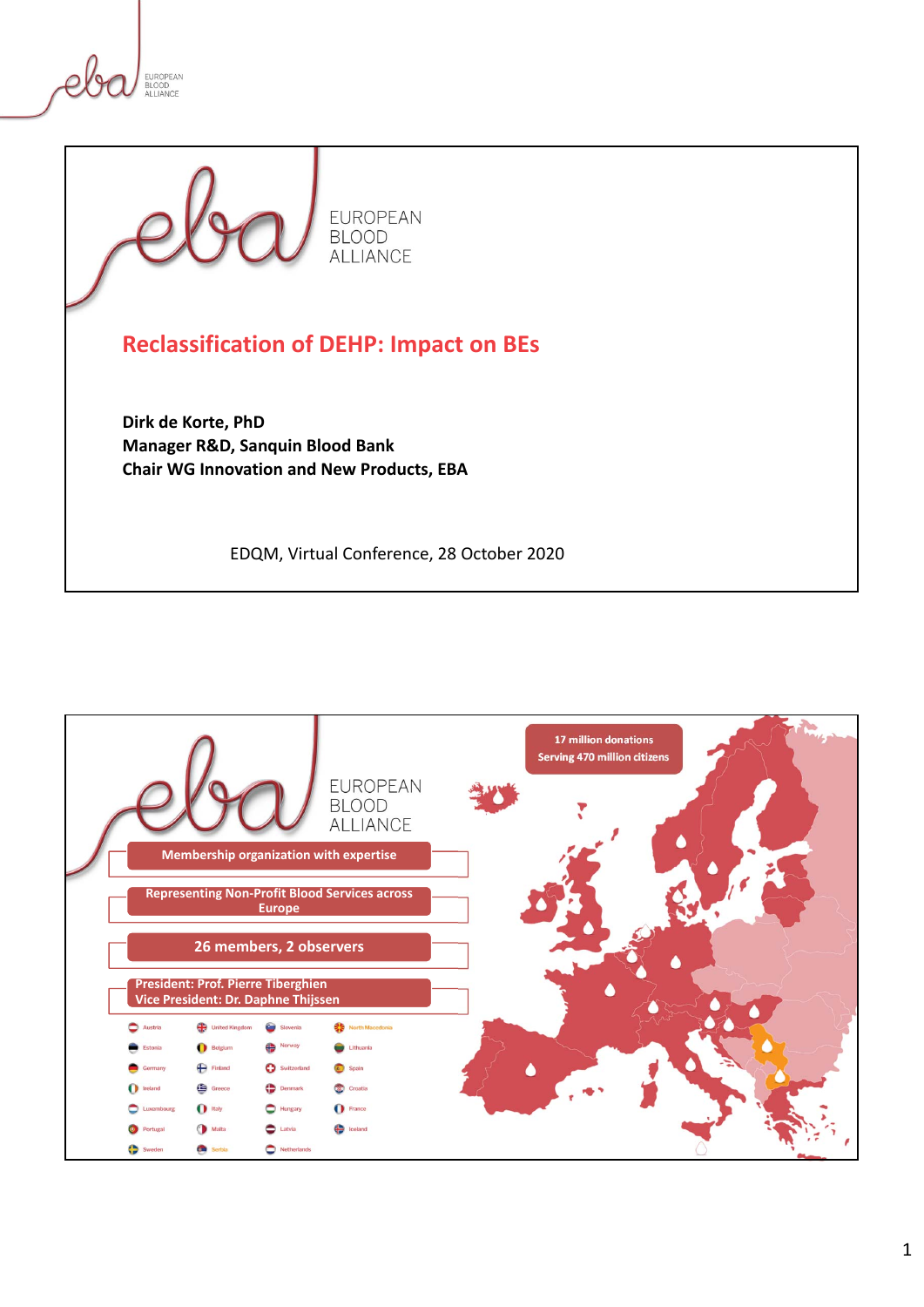**FUROPEAN** ALL JANCE

**Background I**

- **Since introduction safety concerns regarding plasticizers, in particular Di (2 ethyl hexyl) phthalate (DEHP).**
- **?Carcinogenic, Mutagenic, Reprotoxic?**

EUROPEAN **BLOOD** ALLIANCE

- *Carcinogenic***: Claim withdrawn, was based on differences between metabolism of animals used for tests and humans.**
- *Mutagenic***: No**
- *Reprotoxic***: Animal studies indicating endocrine disrupting properties with negative effect on male fertility. Not yet supported by evidence in human studies, but according to precautionary principle: to be avoided if possible.**
- **In Europe step by step towards a ban, but till now exemption for medical devices in Medical Device Directive.**
- **Complication:**

**EU Commission and ECHA (European Chemicals Agency) both working on reclassification of DEHP (in MDR and in REACH: Registration, Evaluation, Authorisation and restriction of Chemicals).**

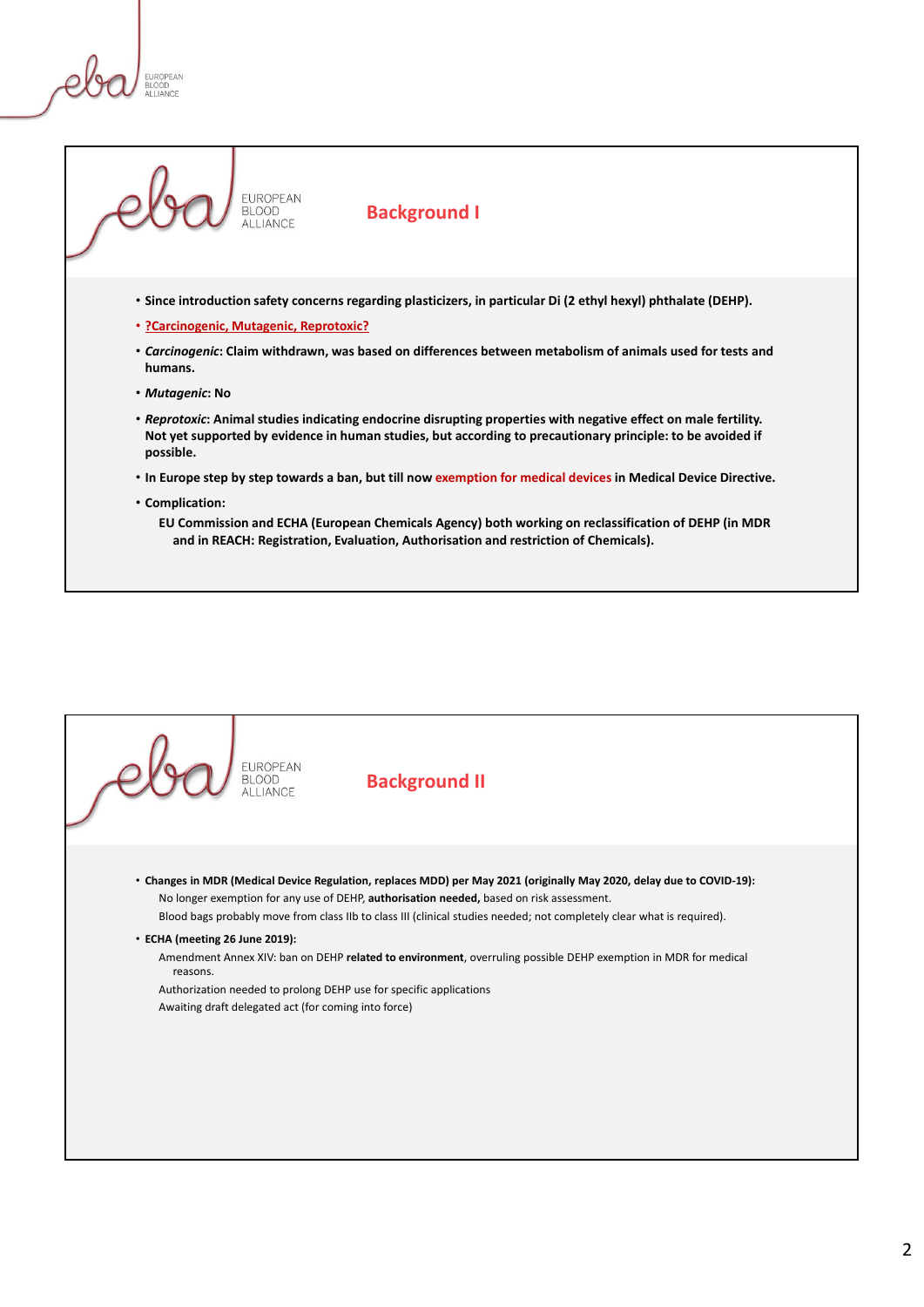**FUROPEAN DLUUD**<br>ALLIANCE



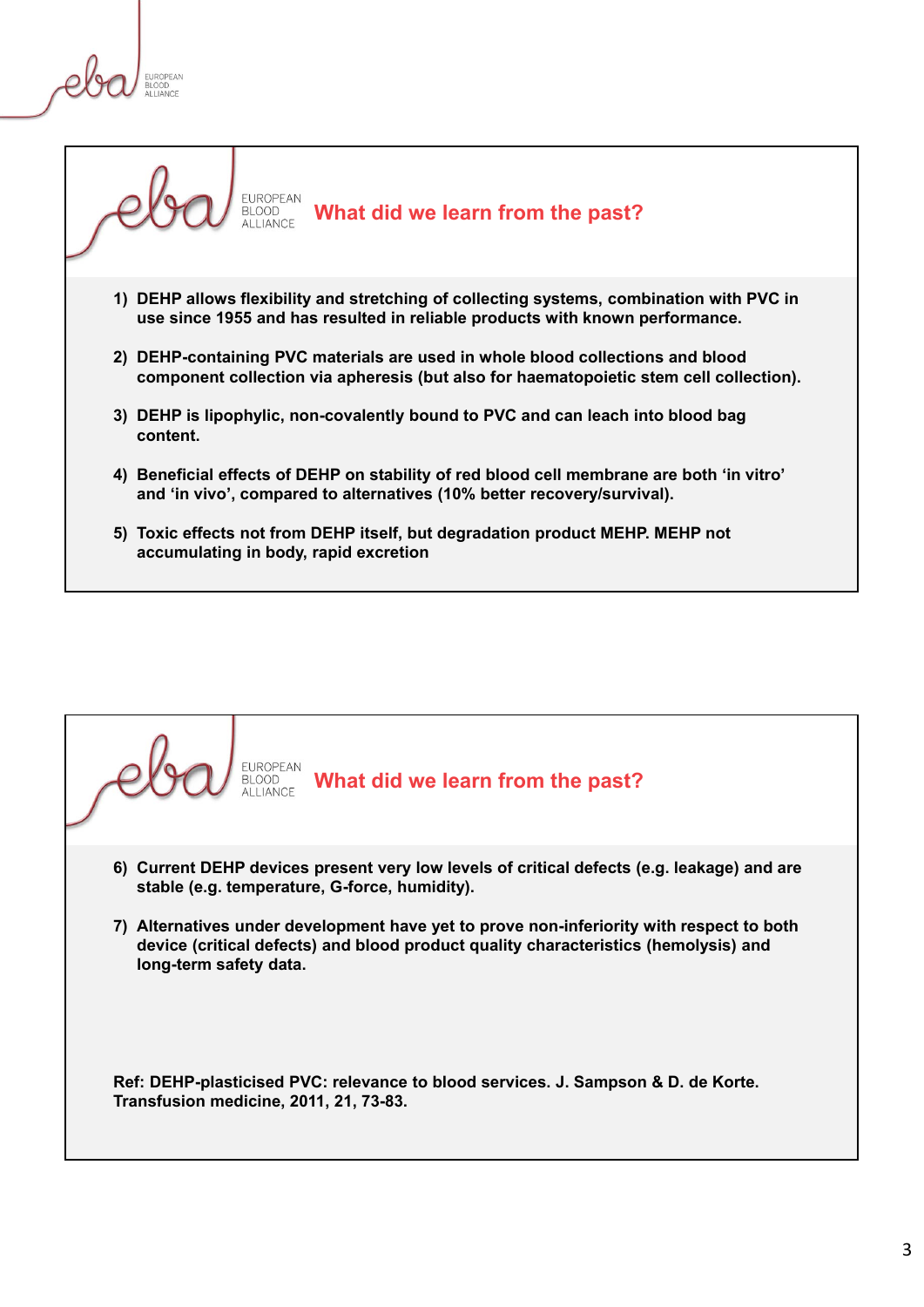**FUROPEAN BLUUD**<br>ALLIANCE



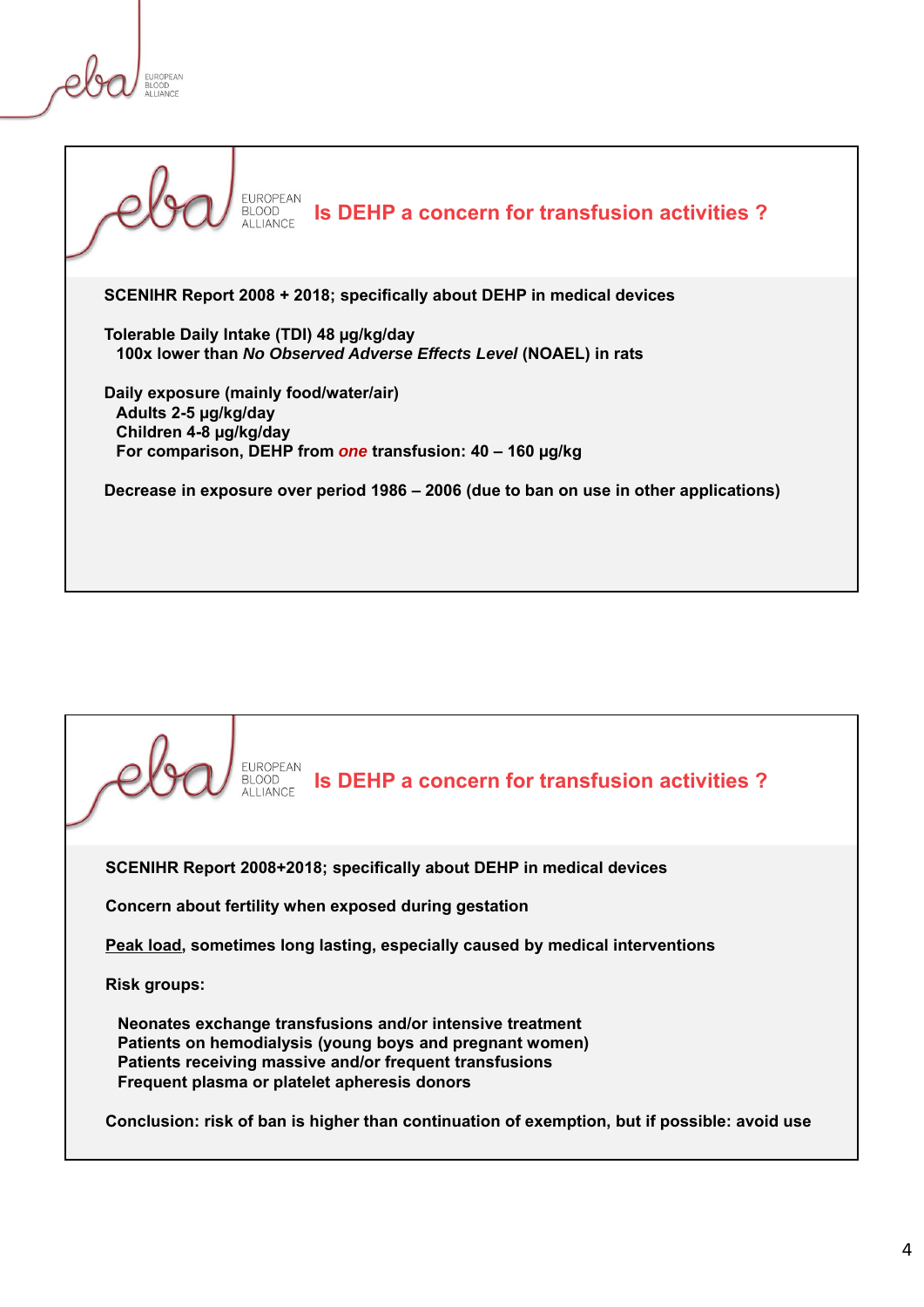**FUROPEAN DLUUD**<br>ALLIANCE



- **3. The main efforts in the development of alternative DEHP-free blood bag systems falls on the manufacturers.**
- **4. EBA is working together with BTA (Terumo, Macopharma, Fresenius & Haemonetics) on plans to evaluate new products in such a way to be in line with EU and different national requirements, in order to avoid replication by every BE.**

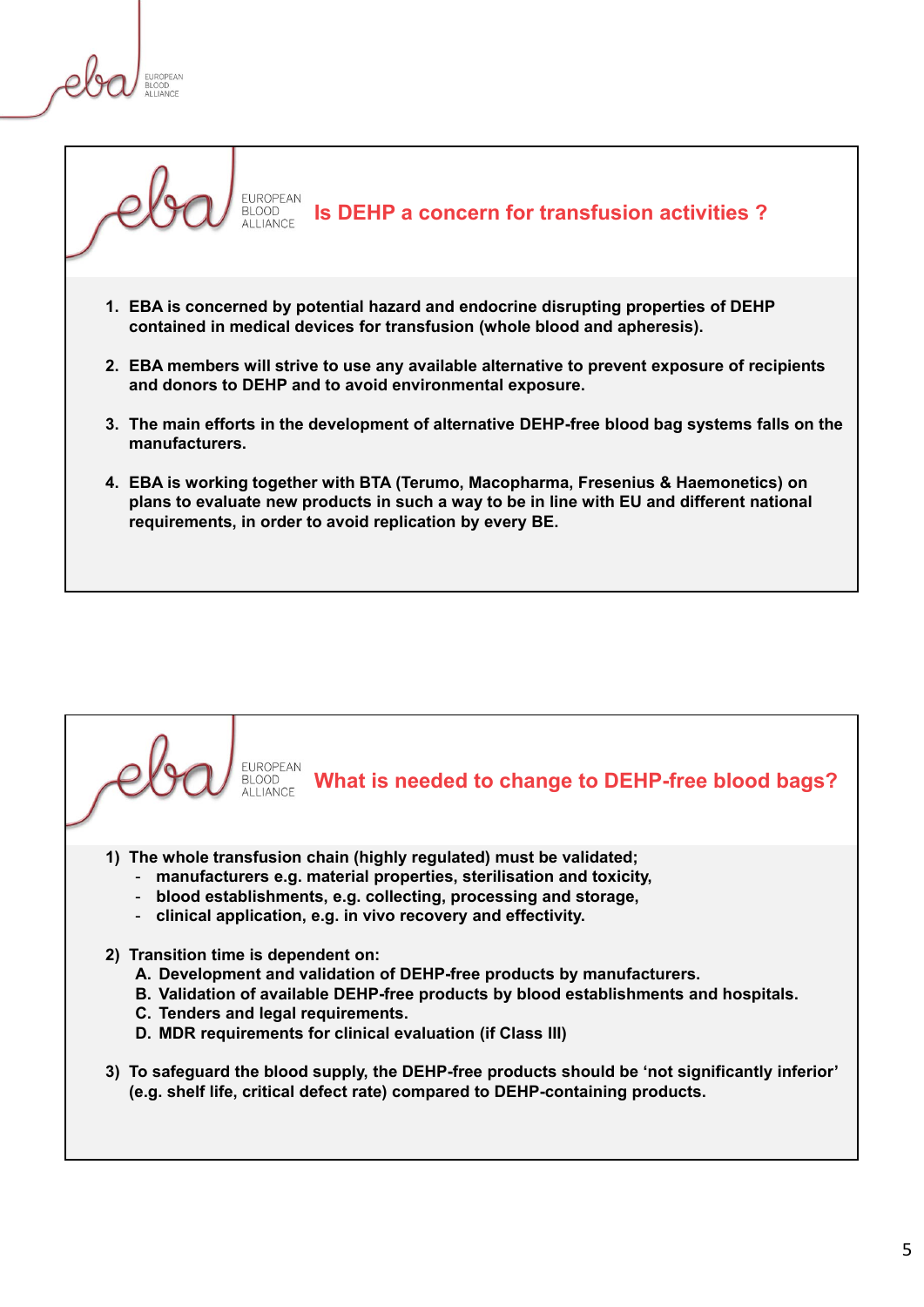**FUROPEAN BLOOD**<br>ALLIANCE



## **Current Status**

**All manufacturers are working on alternatives Various plasticizers under development: DINCH DEHT TOTM BTHC**

**Alternatives (much) higher TDI and mostly less leaching into blood products**

**How to prove low critical defect rate of 10 per million in development stage?**

**Apheresis equipment has to be calibrated again (different stretching of tubing)**

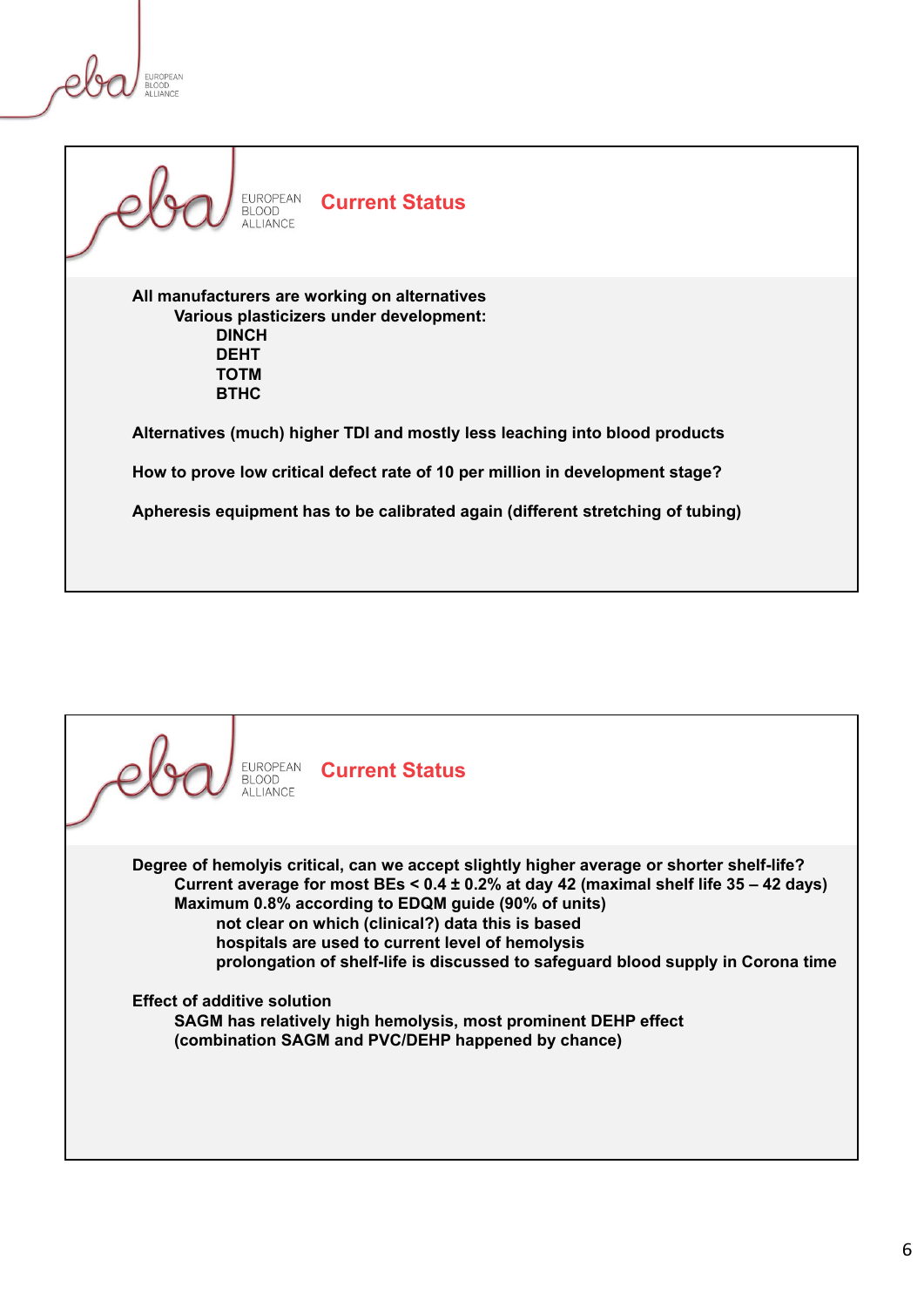EUROPEAN BLOOD<br>ALLIANCE



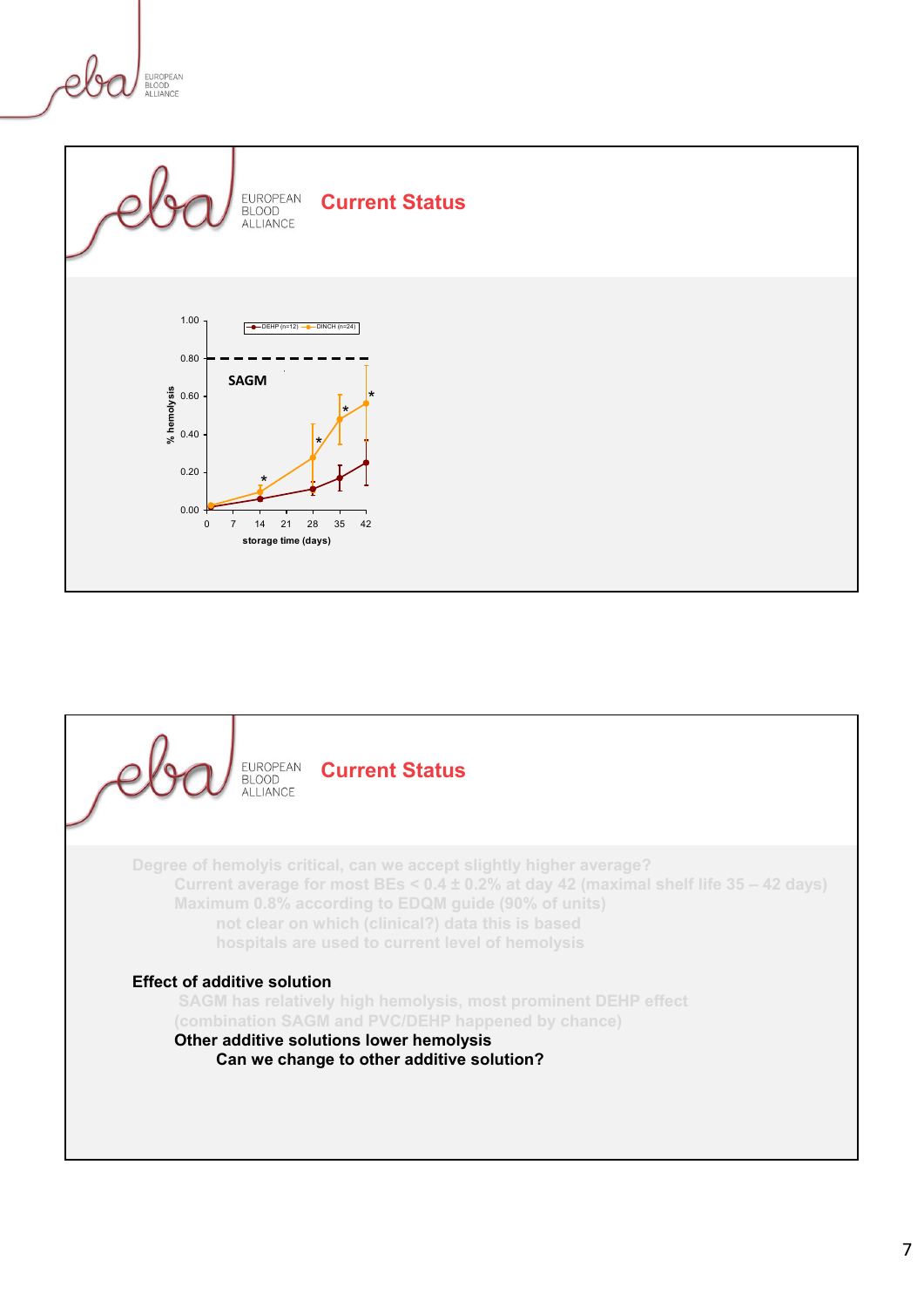EUROPEAN BLOOD<br>ALLIANCE



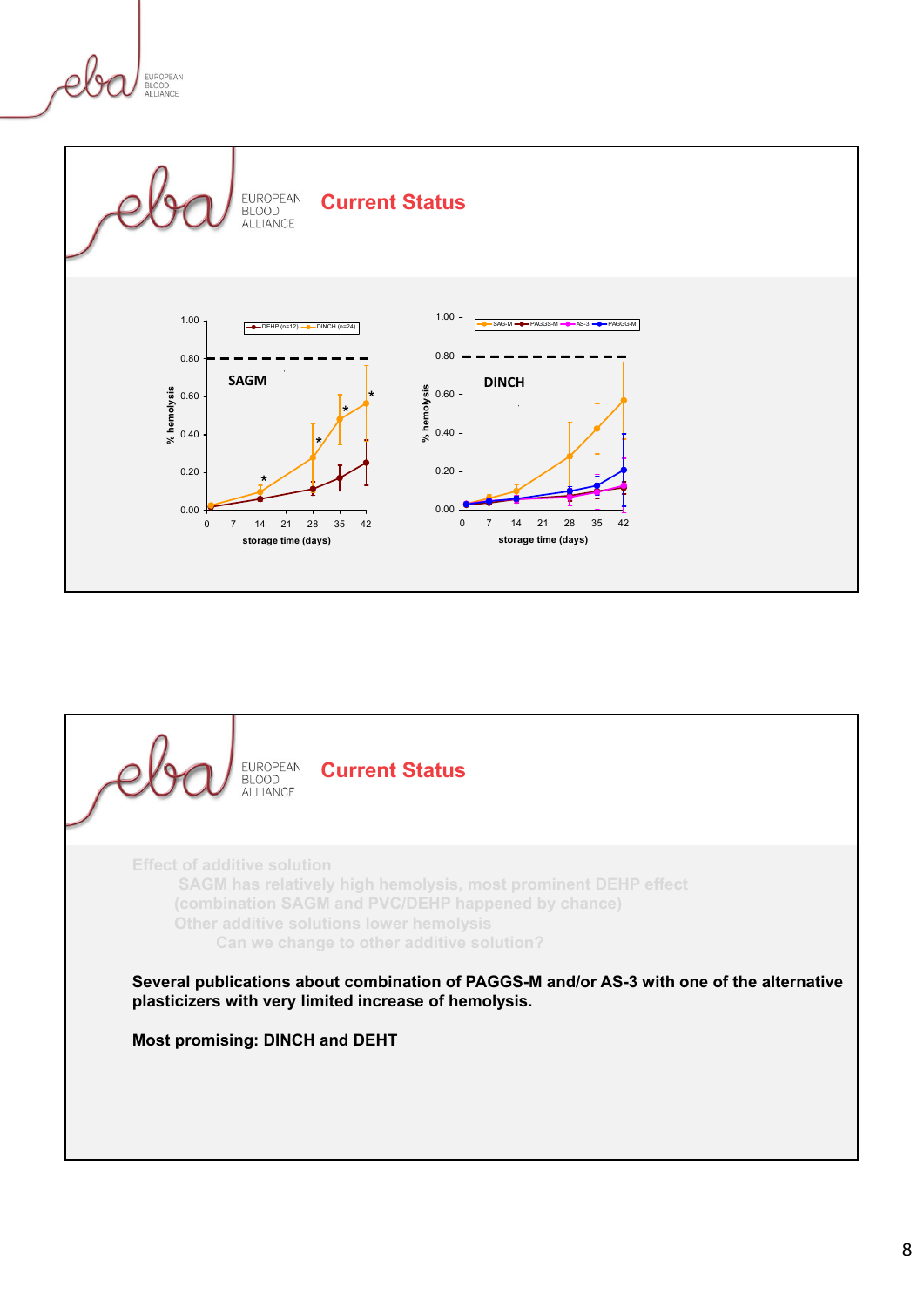**FUROPEAN DLUUD**<br>ALLIANCE